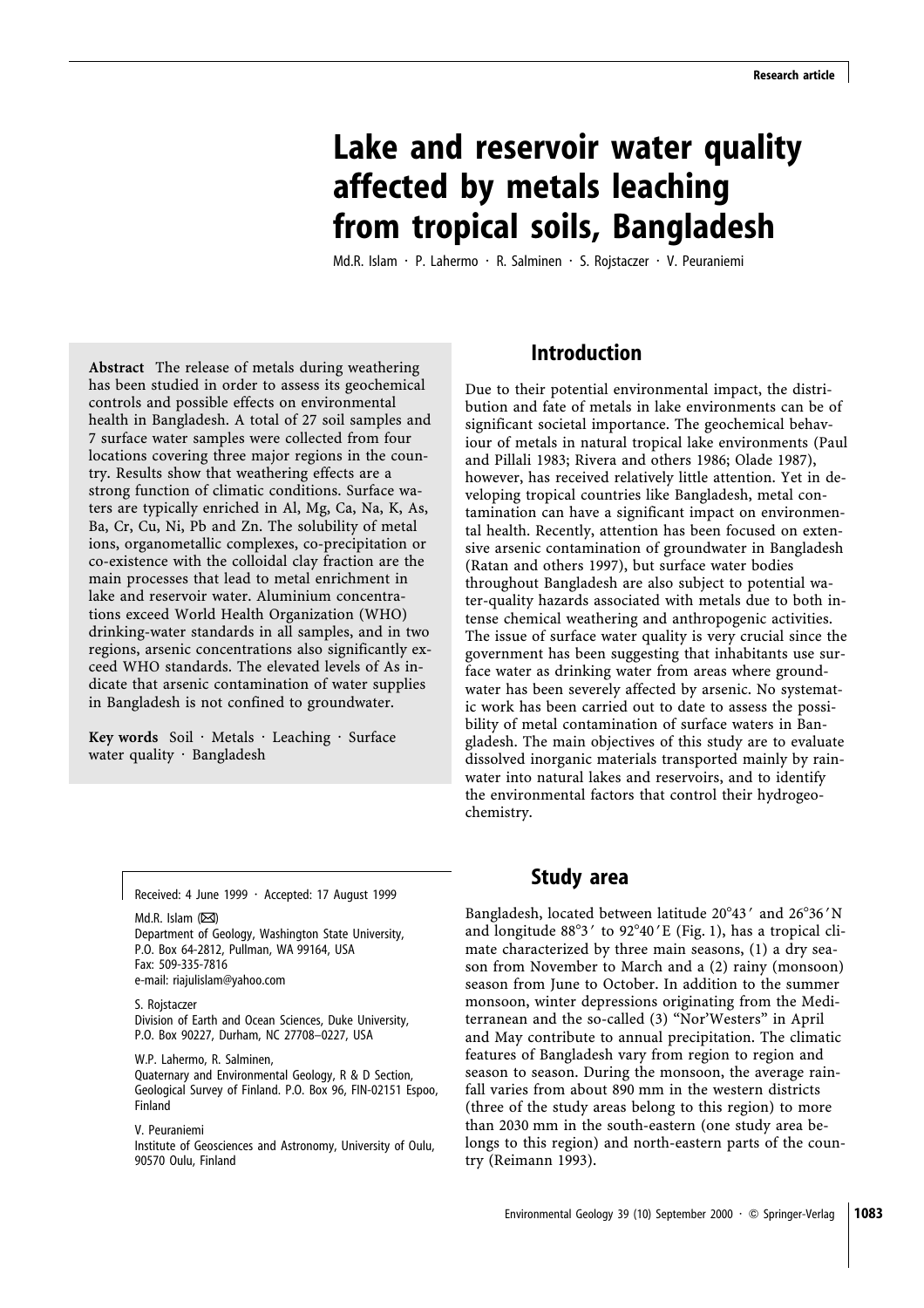

#### **Fig. 1**

Location map of the sampling sites in Bangladesh showing Rajarampur, Chapai Nawabgonj; Shamta area, Jessore; Mainamoti area, Comilla and Andulia area, Jhenidah district. Arsenic affected areas are according to Ratan and others (1997) and annual precipitation modified after Reimann (1993)

Bangladesh experiences two distinct temperature conditions, a cool and a warm season, with the former lasting from November to January and the latter from March to October. The average January temperature is about  $19^{\circ}$ C in the south and  $17^{\circ}$ C in the north. The average July temperature ranges country-wide from 27 to 29 °C. The maximum temperatures recorded from the western districts, which reach  $36^{\circ}$ C in April, occasionally exceed 38 7C (Islam and Miah 1981). The average annual humidity in the northeastern, eastern and southeastern districts is 78.66, 80.74 and 76.91% respectively (Statistical yearbook of Bangladesh 1991). The humidity in the western, northwestern and southwestern districts is generally slightly lower.

The natural lakes in the locations studied vary from 2 to 4 km2 in area and their mean depth is 4 m. The lakes receive water from both precipitation, river inflow, and runoff from surrounding agricultural lands and densely populated villages. Some of the lakes have outlets during the rainy season. Artificial reservoirs are typically 100 m in length and 70 m in width and have an average depth of around 7 m.

Bangladesh occupies the greater part of the Bengal basin and covers part of the Himalayan piedmont plain and the eastern and southeastern hill ranges of the Sylhet, Chittagong and Chittagong Hill tracts (Paul and Lian 1975). The stratigraphy of Bangladesh is somewhat problematic because most of the country is covered by thick alluvium and almost all the strata are devoid of faunal fossils. The thickest stratigraphic succession is composed of Tertiary sediments, occasionally covered by Quaternary overburden. Sandstone, siltstone, shale and claystones are the main rock types existing all over the country. The weathered sandstones, siltstones, shales and claystones in the geosynclinal foredeep region (east and southeastern part of Bangladesh) contain mainly quartz together with minor amounts of muscovite, plagioclase, K-feldspar, biotite, carbonate, epidote and clay minerals such as chlorite and illite (Islam 1996). The geochemistry of the geosynclinal foredeep region is described in detailed by Islam (1996).

# **Methodology**

The sampling sites are marked on the location map (Fig. 1). From Rajarampur in the northwestern Chapai Nawabgonj district (alluvial sand), 3 surface water and 11 soil samples were collected. Two surface water and six soil samples were collected from Shamta village, Sharsha in the southwestern Jessore district (deltaic silt). One surface water and six soil samples were collected from the Mainamoti area in the eastern district of Comilla (Pleistocene Madhupur clay residue) and one surface water and four soil samples were collected from Andulia, Harinakundu in the southwestern Jhenidah district (deltaic silt). The sites were chosen to include a broad coverage and to examine surface water quality in regions impacted by high levels of arsenic in groundwater. Both non-filtered and filtered  $(< 0.45 \mu m)$  surface water samples were taken in 500-ml polyethylene bottles from artificial reservoirs and lakes. Filtered samples were acidified by concentrated  $HNO<sub>3</sub>$ . Soil samples were collected in the vicinity of the surface water-sampling sites. The soil samples were taken from pits up to 2 m deep and put into polyethylene bags. The samples were dried at 70 °C and sieved to the less than a 2-mm fraction. Nonfiltered and filtered-acidified surface water samples were analyzed for Al, Mg, Ca, Na, K, As, Ba, Cr, Cu, Ni, Pb and Zn with an ICP-MS at the chemical laboratory of Geological Survey of Finland (GSF), Espoo. Soil samples were analyzed according to the following procedures

- 1. Aqua regia-leachable elements: 12 ml of aqua regia  $(1 HNO<sub>3</sub>:3 HCl)$  and 60 ml of water were added to dried soil samples weighing 1.2 g. Al, Mg, Ca, Na, K, As, Ba, Cr, Cu, Ni, Pb and Zn concentrations in the soil were determined after digestion in 90 °C aqua regia for 1 h by ICP-AES (ISO/DIS 1146).
- 2. Total analyses: crushed samples were used to determine the major elemental composition by X-ray fluo-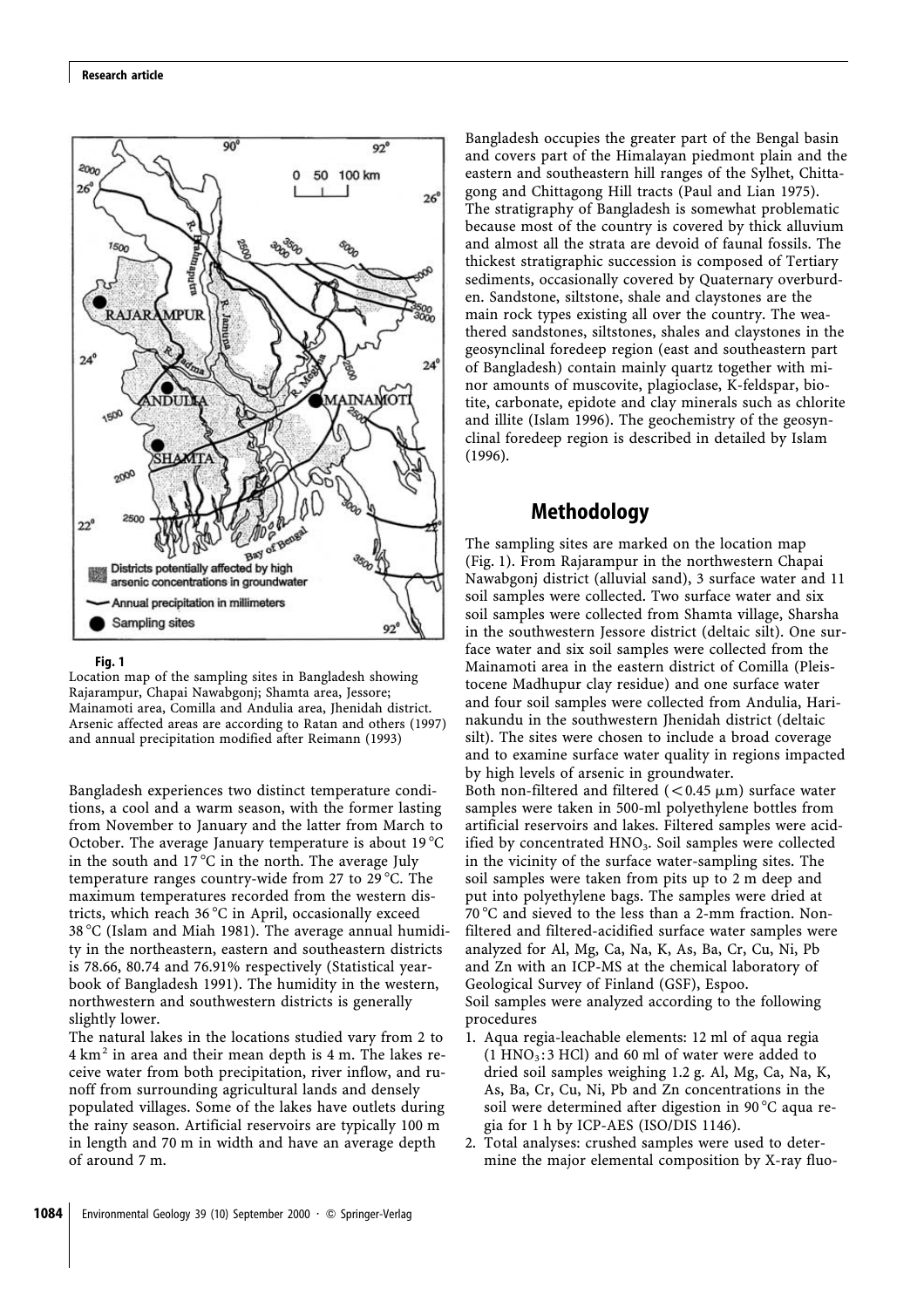rescence (XRF). Analyses were carried out with a Siemens SRS-X-Ray 303 As Spectrometer with standard curves based on International Rock Standards at the Institute of Electron Optics, University of Oulu.

3. Determination of pH: the pH of soil samples was determined in unbuffered  $0.025$  M NH<sub>4</sub>NO<sub>3</sub> solution, which characterizes the type of binding capacity of the cations better than pH measured in water suspension (Räisänen and Lahermo unpublished report from 1985).

# **Results and discussion**

The results of the chemical analyses of soil and surface water are given in Tables 1, 2 and 3 respectively.

#### **Soil depletion and enrichment**

The elemental concentrations in soil have been compared with worldwide soil analyses published by Wedepohl (1969–1979) and with unweathered core samples (sandstone, siltstone and shale) by Islam (1996). Because the core samples are not taken from the exact locations as

the soil samples, the presence of vertical variability in composition differences in concentration between the cores and soil samples less than 10% are considered insignificant. Overall, depletion of elements in soil relative to bedrock is a strong function of leaching (Fig. 2). The Mainamoti region receives the greatest amount of precipitation of the four locations and is heavily depleted in all elements except aluminium. In contrast, the Rajarampur region receives the least amount of precipitation and, in general, its soils are relatively undepleted with respect to elements. The difference in depletion suggests that the differences in precipitation are long-term and that climatic trends over Bangladesh have been persistent. In comparison with bedrock (fresh core samples of sandstone, siltstone, shale and claystone), aluminium is at most only slightly depleted in the soils of Shamta and Mainamoti. In the soils of Rajarampur and Andulia, enrichment of Al is significant. The absence of Al enrichment in the Shamta soil, the product of intense weathering and, to a lesser extent, the Mainamoti soils, is somewhat problematic. Solubility and interactions of aluminium and minerals depend on speciation, which is strongly controlled by pH (Nriagu and others 1987). In

**Table 1**

**Table 2**

Selected elemental compositions of soil samples by different methods: Aqua regia leached; ~*n* below the detection limit

|                               |            | A     | Mg<br>$l(g/kg)$ (mg/kg) | Ca<br>(mg/kg) | Na<br>(mg/kg) | K<br>(mg/kg) (mg/kg) | As   | Ba<br>(g/kg) | Cr<br>(mg/kg) | Cu<br>(mg/kg) | Ni<br>(mg/kg) | Pb<br>(mg/kg) | Zn<br>(mg/kg) |
|-------------------------------|------------|-------|-------------------------|---------------|---------------|----------------------|------|--------------|---------------|---------------|---------------|---------------|---------------|
| Rajarampur<br>$(n=11)$        | Mean 21.33 |       | 9.93                    | 14.52         | 0.14          | 3.85                 | < 10 |              | 98.87 33.54   | 40            | 18.33         | 16.18         | 57.72         |
| Shamta<br>$(n=6)$             | Mean       | 12.91 | 6.41                    | 16.2          | 0.1           | 3.75                 | < 10 | 61.41        | 21.5          | 29.66         | 15.5          | 11.16         | 39.5          |
| Mainamoti<br>$(n=6)$          | Mean 17.81 |       | 0.83                    | 0.43          | < 0.05        | 0.8                  | < 10 |              | 51.71 21.33   | 19.83         | 35.25         | 15.3          | 23            |
| Andulia<br>$(n=4)$            | Mean 25.72 |       | 10.17                   | 11.17         | 0.11          | 4.58                 | < 10 | 114.7        | 40.75         | 47.5          | 16.7          | 23.2          | 69            |
| Typical<br>value <sup>a</sup> |            | 13    | 0.90%                   | 1.40%         | 1%            | 1.40%                | 2    | 500          | 27.9          | 21.1          | 20            | 10            | 32            |

<sup>a</sup> Typical value is according to Wedepohl (1969–1979)

|  |  |  | Selected elemental compositions of soil samples by different methods: total analyses by XRF; – value not available |
|--|--|--|--------------------------------------------------------------------------------------------------------------------|
|  |  |  |                                                                                                                    |
|  |  |  |                                                                                                                    |
|  |  |  |                                                                                                                    |

|                                |             | $Al_2O_3$<br>$(wt\%)$ | MgO<br>$(wt\%)$ | CaO<br>$(wt\%)$ | Na <sub>2</sub> O<br>$(wt\%)$ | K <sub>2</sub> O<br>$(wt\%)$ | As<br>(mg/kg) | Ba<br>(mg/kg) | Cr<br>(mg/kg) | Cu<br>(mg/kg) | Ni<br>(mg/kg) | Pb<br>(mg/kg) | Zn<br>(mg/kg) | pH                       |
|--------------------------------|-------------|-----------------------|-----------------|-----------------|-------------------------------|------------------------------|---------------|---------------|---------------|---------------|---------------|---------------|---------------|--------------------------|
| Rajarampur Mean 14<br>$(n=11)$ |             |                       | 2.55            | 2.89            | 1.23                          | 2.89                         | 15.5          | 565.45        | 81.7          | 37.2          | 39.4          | 32.2          | 78.4          | 8.73                     |
| Shamta<br>$(n=6)$              | Mean 10.4   |                       | 1.83            | 3.13            | 1.3                           | 2.56                         | 13.3          | 440.83        | 59.3          | 30            | 25.7          | 28            | 64.3          | 8.57                     |
| Mainamoti<br>$(n=6)$ .         | Mean $10.3$ |                       | 0.46            | 0.24            | 0.44                          | 1.78                         | 18.8          | 379.5         | 61.5          | 16            | 34            | 35.5          | 40.3          | 5.52                     |
| Andulia<br>$(n=4)$             | Mean 14.8   |                       | 2.68            | 2.06            | 1.03                          | 3.36                         | 20.7          | 588.75        | 96.2          | 47.5          | 48.5          | 37            | 92.5          | 8.23                     |
| Typical<br>value <sup>a</sup>  |             | 15.1                  | 0.90%           | 1.40%           | 1%                            | 1.40%                        |               | 500           | 80            | 21.1          | 42.8          | 17            | 70            | $\overline{\phantom{0}}$ |

<sup>a</sup> Typical value is according to Islam (1996)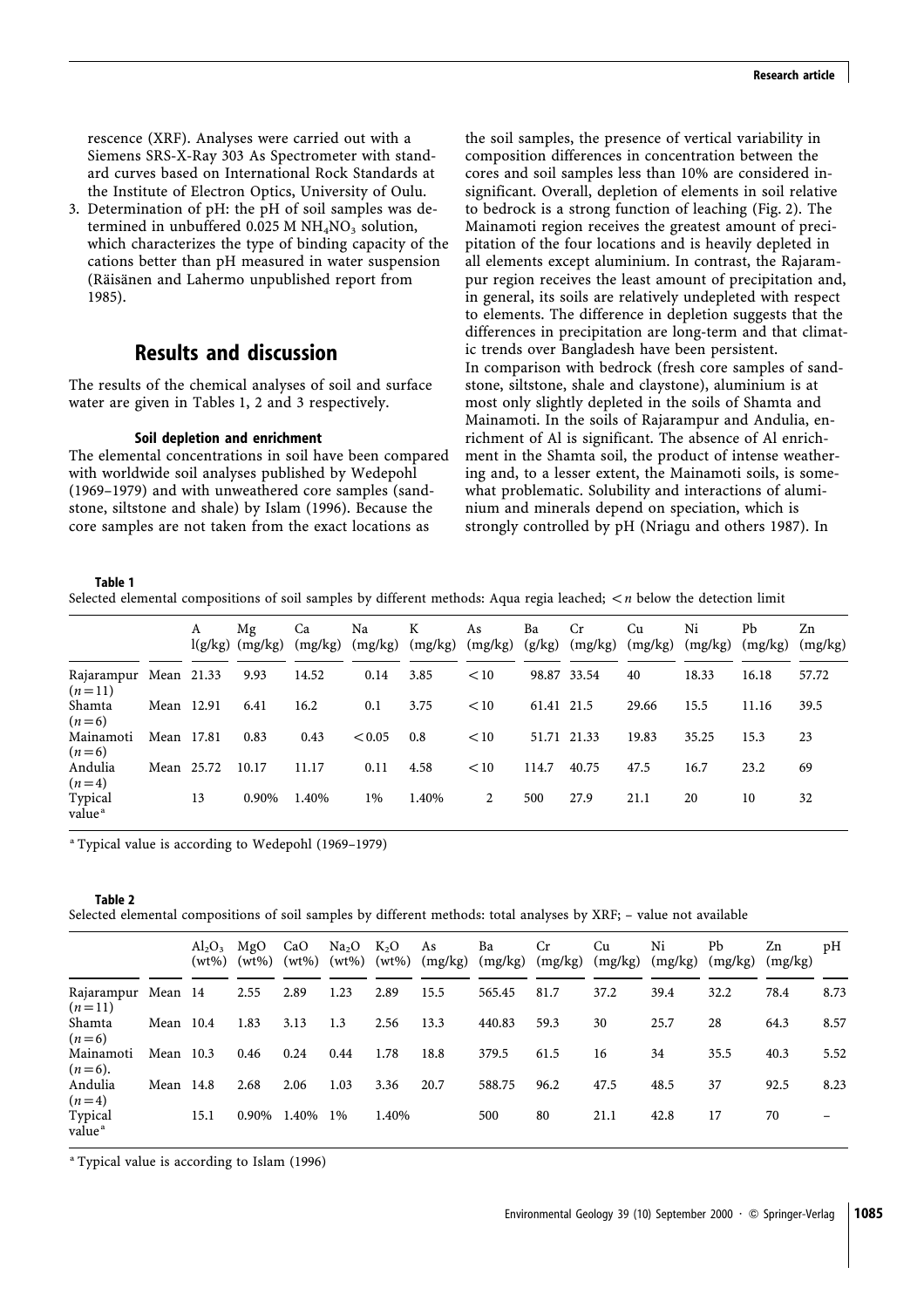#### **Research article**

**Table 3**

| Elements       | Typical value <sup>a</sup> | Rajarampur |              | Shamta |                                             | Mainamoti |      | Andulia |                       |  |
|----------------|----------------------------|------------|--------------|--------|---------------------------------------------|-----------|------|---------|-----------------------|--|
|                |                            | Filtered   | Non-filtered |        | Filtered Non-filtered Filtered Non-filtered |           |      |         | Filtered Non-filtered |  |
| Al             | 300                        |            | 825.82       | 519.5  | 615                                         | 517       | 738  | 1060    | 2050                  |  |
| $Mg$ (mg/l)    | 4.1 ppm                    |            | 13.45        | 13.71  | 7.98                                        | 4.98      |      | 5.93    | 5.99                  |  |
| $Ca \ (mg/l)$  | 18 ppm                     |            | 76.93        | 89.3   | 36.45                                       | 22.8      |      | 29.5    | 29.5                  |  |
| Na (mg/l)      | $6.1$ ppm                  |            | 23.05        |        | 27.55                                       | 29.4      |      | 23.8    | 22.9                  |  |
| $K$ (mg/l)     | $2.3$ ppm                  |            | 25.93        | 29.8   | 34.4                                        | 28.4      | 27.5 | 13.6    | 14.2                  |  |
| As             | 4                          |            | 97.05        | 13.71  | 15.36                                       | 5.74      | 5.23 | 7.79    | 14                    |  |
| Ba             | 20                         |            | 71.06        | 89.3   | 78.5                                        | 66.6      | 74.7 | 187     | 234                   |  |
| Cr             | 0.7                        |            | 1.41         | < 0.02 | 5.65                                        | 0.63      | 9.3  | 0.69    | 2.39                  |  |
| Cu             | 3                          |            | 7.71         | 5.4    | 18.3                                        | 4.33      | 18.9 | 8.3     | 11.9                  |  |
| Ni             | 0.3                        |            | 4            | 5      | 6                                           | 3.3       | 5.3  | 3.55    | 6.3                   |  |
| Pb             |                            |            | 8.03         | 4.32   | 16.56                                       | 5.39      | 9.53 | 8.06    | 13.4                  |  |
| Zn             | 15                         |            | 18           | 10.6   | 73                                          | 19        | 67.8 | 14      | 20.8                  |  |
| No. of samples |                            |            | 3            |        | 2                                           |           |      |         |                       |  |

| . <i>.</i> |                                                                                        |  |  |  |  |
|------------|----------------------------------------------------------------------------------------|--|--|--|--|
|            | The average elemental compositions of surface water (µg/l, if not otherwise mentioned) |  |  |  |  |

<sup>a</sup> Typical values taken from Wedepohl (1969–1979) for surface water

the study areas in Bangladesh, pH of the soil profile varies from 4.85 to 9.24, levels not favourable for Al dissolution. On the other hand, Al concentrations in surface water in the areas studied is notably higher than typical values worldwide. Dissolution may be enhanced by organic acids released due to decomposition of soil organic matter or secreted from living organisms into surface water during the rainy season (Stevenson 1967; Bruckert 1970). Magnesium (Mg) in soils is similar in its relative amount of depletion to that of Al. The depletion of the Mg from the soil profiles is due to the degradation of biotite (Islam 1996). Enrichment of Mg is due to the formation of illite. Ca has been enriched in Raja Rampur and Shamta, while it is depleted in Mainamoti and Andulia. The apparent enrichment is most likely an artifact of the difference in location between the core samples and the soil samples. Moderate to major alteration of Na-feldspar has depleted sodium in all locations. Potassium has been enriched in the three sections, with the exception of the Mainamoti area where it has been depleted due to major alteration of K-feldspar. The enrichment of potassium in the soil profile is due to the formation of illite (Islam 1996).

Arsenic (As) has been depleted from all soils with respect to fresh rock (cores of sandstone, siltstone, shale and claystone; 42.36 ppm), as has Ba. Chromium (Cr) and Ni have been depleted in all locations except in Andulia. The absence of Cr depletion at this location is due to the formation of clay minerals. Copper (Cu) has been enriched in soils from all areas due to the formation of clay minerals with the exception of Mainamoti where leaching is apparently so intense that all elements, including Cu, have been depleted. Copper availability is drastically reduced at a soil pH above 7. It is most available especially below pH 5 (Lucas and Knezek 1972). In the Mainamoti area, pH was 4.85.

The high concentrations of Cu in soil in the other three study areas are controlled by the strong affinity of this

metal to organic matter, oxides of Fe, Al and Mn, and clay minerals. In general, copper is the most strongly complexed member of the Cu, Zn, Cd, Pb group and is very commonly influenced by organic complexation. Lead is next, followed by zinc. All members of the group are potentially affected by adsorption on iron and manganese oxyhydroxides. The expected behavior of these metals in the environment can be summarized as follows: under oxidizing conditions at low pH, they are all soluble and mobile (Drever 1997). As might be expected, Pb is strongly depleted in all four study areas with respect to fresh rock.

When soil pH exceeds 7.0, the availability of Zn becomes very low. Zinc is most soluble and phyto-available under acidic conditions (Adriano 1986). The pH of soils in the study areas is generally over 8 (except in Mainamoti), suggesting that Zn is retained strongly in the soil profile. The slight apparent depletion in the Shamta area is considered within the range of error of comparison.

#### **Water chemistry**

As might be expected in a tropical region with alluvium, concentrations of all elements analyzed are higher than worldwide averages (Fig. 3). Water chemistry is clearly affected by most weathering reactions. As Bricker and Garrels (1967) emphasized, the concentration of Ca,  $HCO<sub>3</sub>$ and Mg in natural water systems may be controlled by dissolution of carbonate rocks. Silicate minerals are a likely major source of Na, K,  $H_4SiO_4$  and even Ca and Mg in both ground and surface waters.

Clays in the colloidal size range in water have an effect on water quality out of proportion to their concentration (Angino 1983). Of the common clays – montmorillonite, illite and kaolinite – montmorillonite has the greatest exchange capacity. From this context, it can be assumed that the high levels of Mg, Ca, Na and K in the surface water of the study areas is the result of co-precipitation with colloidal clays formed during tropical weathering.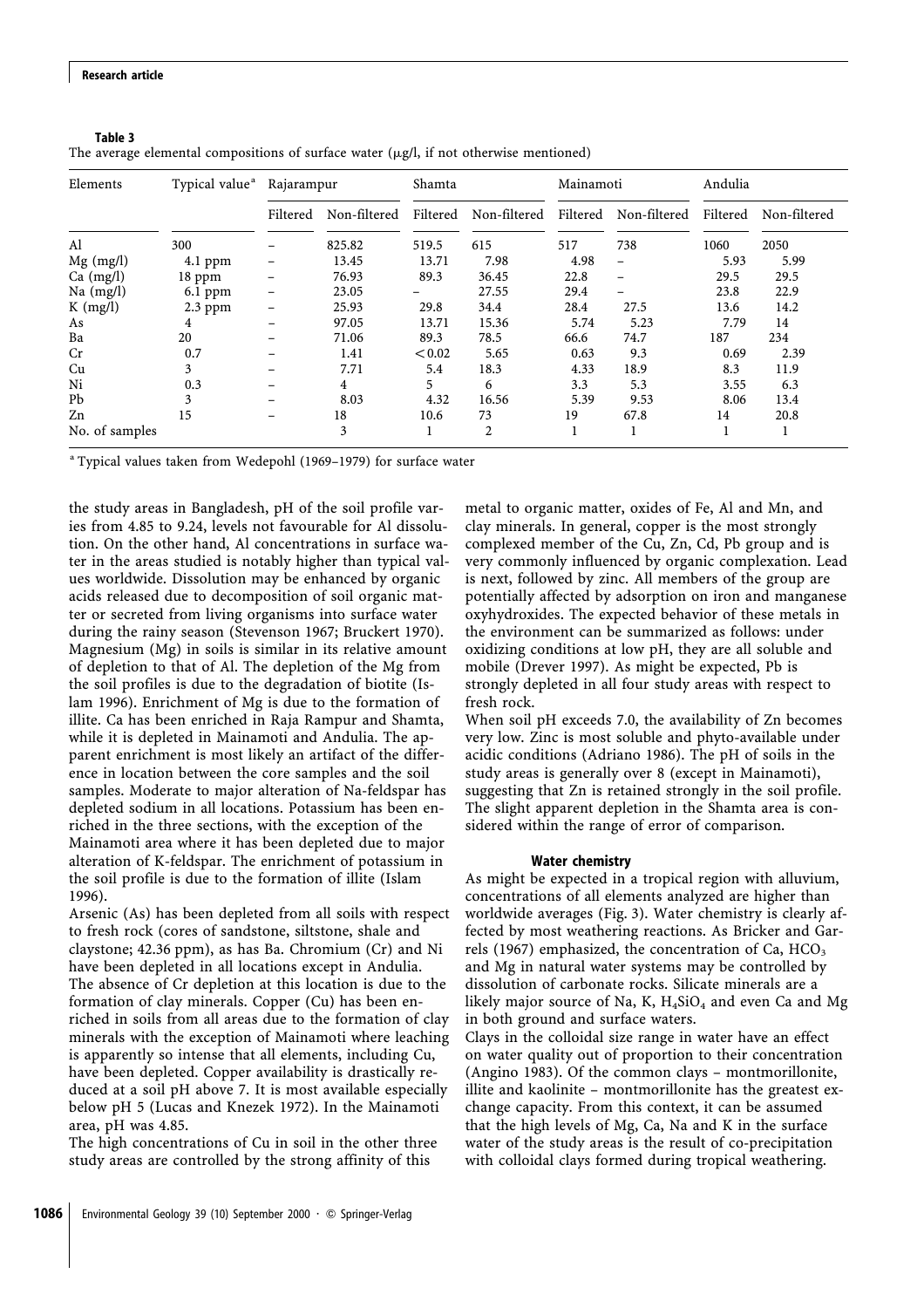

#### **Fig. 2**

Percent increase and decrease in soil elemental composition in comparison to core samples: *a* Rajarampur, *b* Shamta, *c* Mainamoti, *d* Andulia



#### **Fig. 3**

Percent increase in dissolved elements in water in comparison to worldwide typical values: *a* Rajarampur, *b* Shamta, *c* Mainamoti, *d* Andulia

The dominant clay minerals in the northeastern, eastern and southeastern parts of Bangladesh are chlorite, kaolinite, illite, gibsite and goethite (Islam 1996), and it is likely that these clay minerals are also dominant in all other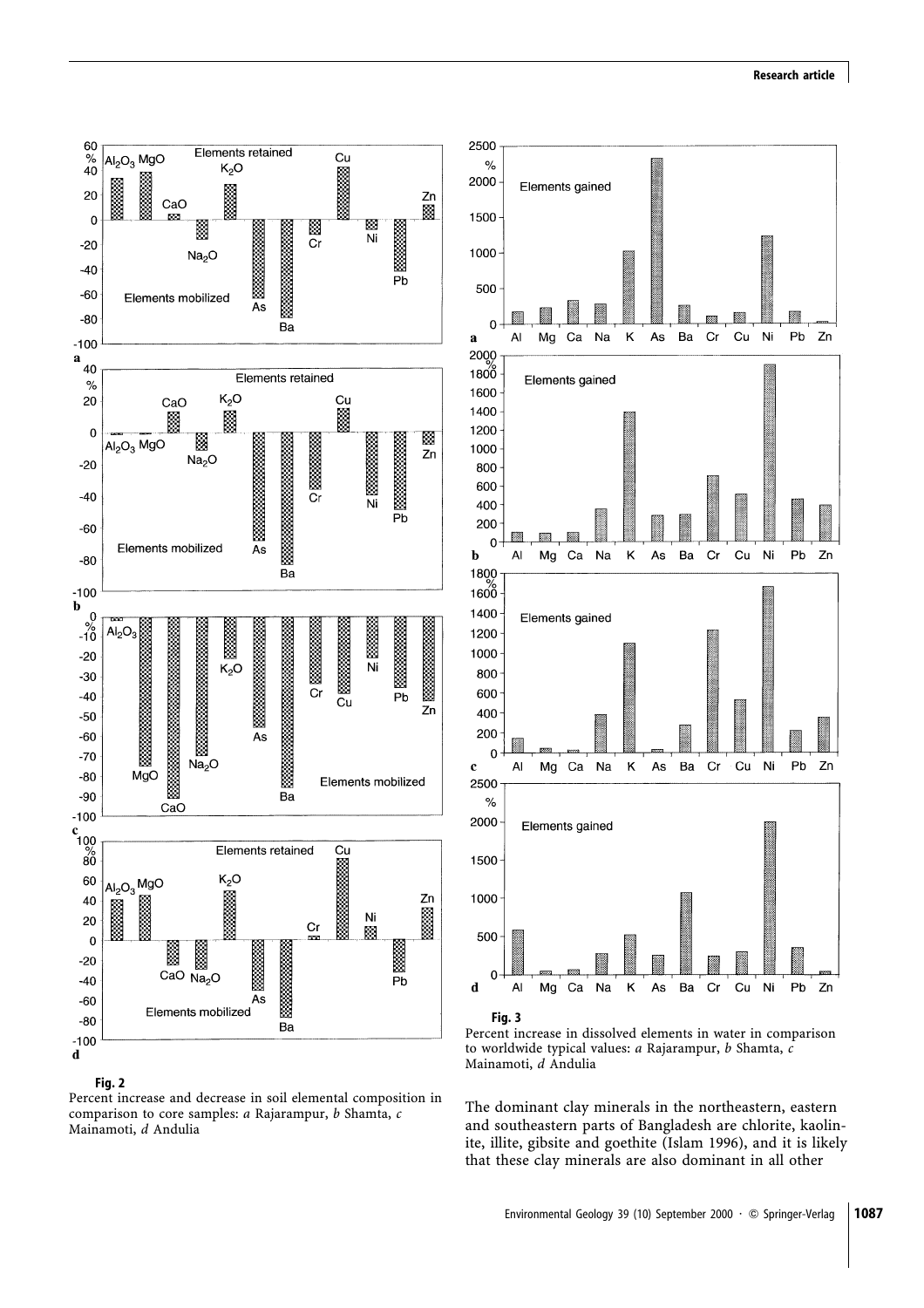study areas. High levels of Al in surface water are slightly problematic because the soils show no evidence of depletion and may be due to the presence of suspended clay minerals that manage to pass through the water sampling filter.

With regard to trace elements, it should be emphasized that the largest proportion of the dissolved trace element content in natural water systems is usually tied up in the suspended load, typically dominated by clays. The trace metals are tied up primarily in two forms – as weathered solids of precipitates or adsorbed on the surfaces of particulate material –, such as organic debris or clays. Many metals are also present in water as hydroxo- (Angino and others 1971), carbonato- (Long and Angino 1977) and sulfato-complexes. These complexes tend to be absorbed more strongly at clay surfaces than free metal ions. Arsenic concentrations in these surface waters are significantly higher than worldwide averages in all areas, with the exception of Mainamoti, and is particularly elevated in Rajarampur. The absence of high As in Mainamoti (which has soil with relatively high concentrations of As) is most likely due to the diluting effect of high precipitation. Solubilization of arsenic and colloidal clays in surface water are the natural sources of As. In addition to depletion from bedrock, runoff derived from groundwater based irrigation can be a source of highly elevated As in lake water. This is particularly true for Rajarampur. The largest lake sampled contained by far the highest levels of arsenic and is surrounded by agricultural lands that are irrigated with groundwater. The correspondence suggests that most arsenic concentrations that significantly exceed drinking water standards reflect the influence of contamination by groundwater. Chromium in surface water exceeds the worldwide average value in all of the study areas. The pH value of the soil is around 8, at which, however, chromium is not supposed to be mobile and available in surface water. Other factors affecting the mobility and availability of Cr include redox potential, oxidation state, availability of organic matter and hydrous oxides of Fe and Mn. The availability of organic matter is most likely to be the main reason for the relatively high Cr concentrations as there are manyfold higher concentrations of Cr in the non-filtered surface water as compared with the filtered water in all the areas.

Nickel in these surface waters exceeds the average worldwide value several fold. Nickel is known to complex readily with a variety of inorganic and organic ligands. The relatively high concentration of Ni is due to co-precipitation with colloidal clay fractions, and the relatively high concentration of Zn in surface water is due to the complexing effect of organic acids.

#### **Potential health hazards**

In Bangladesh, health hazards associated with arsenic in groundwater and pathogens in surface water are pervasive and well known. In the regions sampled here, surface waters also contain potential health hazards due to arsenic and aluminium. Of these, the arsenic hazard is best

understood. There are many clinical manifestations associated with arsenic poisoning, among which the most common are conjunctivitis, melanosis and hyperkeratosis. In severe cases, gangrene in the limbs and malignant neoplasm have also been observed (Das and others 1996). Epidemiological studies undertaken in southwest Taiwan in the 1960s clearly showed a relationship between high concentrations of arsenic in drinking water and skin cancer, keratosis and blackfoot disease (a type of gangrene; Tseng and others 1968; Tseng 1977). Further investigations in Taiwan have established relationships between high arsenic exposure and cancers of the bladder and other internal organs (Chen and others 1988, 1992). In the regions studied, surface waters are below or are just above WHO (1996) drinking-water standards (10  $\mu$ g/l), except in the Rajarmpur lakes that receive irrigation-derived groundwater. This suggests that surface waters that receive little irrigation water will be relatively free of arsenic in comparison to groundwater. Aluminium concentrations in all of the surface waters greatly exceed that of WHO (1996) drinking-water standards (200  $\mu$ g/l) in all areas studied. The health impact of such high concentrations is not well understood and, indeed, even average worldwide values of surface waters exceed WHO drinking-water standards. Increased aluminium ingestion is believed to relate to a CNS syndrome termed "dialysis dementia" (Alfrey and others 1976). It has been hypothesized (Crapper and others 1973; Caster and Wang 1981) that Alzheimer's disease may be related to accumulation of Al in critical parts of the brain. The greater bioavailability of Al in drinking water may render it a relatively more harmful source than in food (Martyn and others 1989).

## **Conclusion**

While leaching of soils is intense throughout the country of Bangladesh, there is variability in climate that causes variability in weathering rates. The current climatic conditions, i.e. significant increases in precipitation from west to east, are reflected in the rates of weathering and this suggests that the country's current climatic patterns are long term. The major affected minerals during the weathering processes are Na-feldspar, Ca-feldspar, K-feldspar, biotite and muscovite. Spatial variability exists in the rate of mobilization/retention of both major and trace elements that is independent of climate and these differences suggest that local controls are also important. Lake and reservoir waters have been generally enriched in all measured elements, sometimes independently of the degree of depletion or enrichment in the soil profile. The reasons for the high degree of dissolved solids include: (1) leaching of the elements and transportation into surface water; and (2) dissolution of the elements in ionic form and co-precipitation or co-existence with the suspended colloidal clay fraction.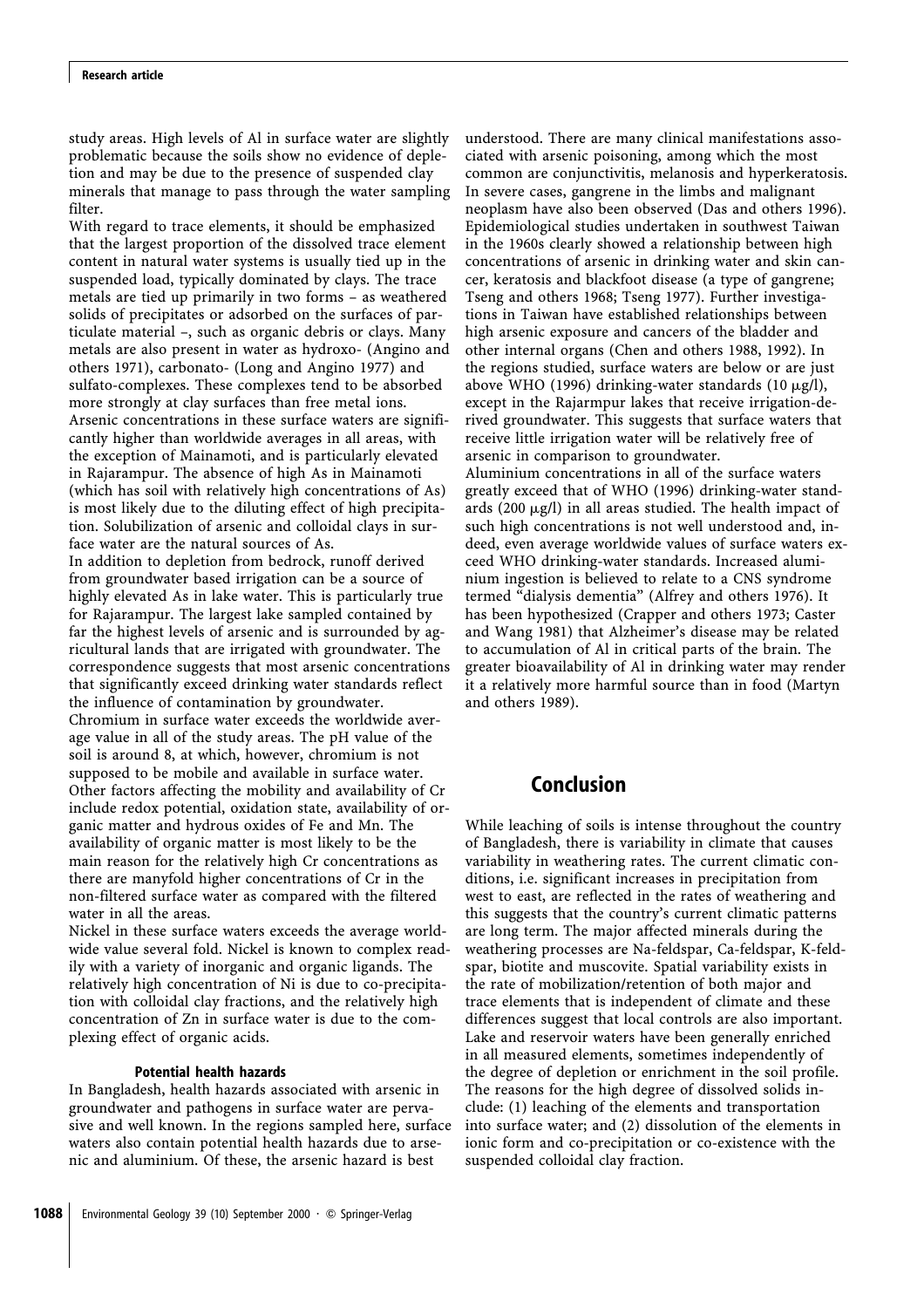Arsenic and aluminum in the surface waters are at concentrations that approach and commonly exceed World Health Organization (WHO) drinking-water recommendations. The key environmental concern is arsenic, which is particularly high in reservoirs and lakes that receive significant amounts of irrigation drainage water of subsurface origin. Groundwater in Bangladesh has natural arsenic levels that exceed WHO recommendations throughout much of the country. Recently, the WHO and the Bangladesh government have recommended that citizens avoid contaminated groundwater and use surface water as a substitute. Our studies show that (in addition to potential exposure to pathogens such as cholera) the use of surface water will not always allow the public to avoid arsenic exposure. The high rates of weathering and contamination of surface waters by arsenic laden irrigation water can cause reservoirs and lakes to have dangerous concentrations of arsenic. Public use of reservoirs and lakes for drinking should not be allowed unless those waters have been tested and found to be relatively free of arsenic.

**Acknowledgements** Personnel from the Departments of Public Health in Rajshahi, Chapai Nawabgonj, Comilla, Ishurdi and Sharsha Thana cooperated with collecting the water samples from tube wells. The Department of Geology, Dhaka University, the Department of Geology and Mining, Rajshahi University, Bangladesh, and the Geological Survey of Finland provided field instruments for collecting the samples. The water and soil samples were analyzed in the chemical laboratory of the Geological Survey of Finland. The total analysis of soil (XRF) were carried out in the Institute of Electron Optics, University of Oulu, Finland. Funding for this work was partly provided by National Science Foundation EAR-9458376-02.

## **References**

- ADRIANO DC (1986) Trace elements in the terrestrial environment. Springer, Berlin Heidelberg New York
- Alfrey AC, LeGendre GR, Kaehny WD (1976) The dialysis encephalpathy syndrome, possible aluminium intoxication. N Engl J Med 294 : 184–186
- Angino EE (1983) Geochemistry and water quality. In: Thornton I (ed) Applied environmental geochemistry. Academic Press, London
- Angino EE, Hathaway LR, Worman T(1971) Identification of manganese in water solutions by electron spin resonance. Adv Chem 106 : 299–308
- Bricker OP, Garrels RM (1967) Mineralogic factors in natural water equilibria. In: Faust SD, Hunter JV (eds) Principles and applications of water chemistry. Wiley, New York, pp 449–469
- Bruckert S (1970) Influence des composes organiques solubles sur lapedogenese en mileu acide. Ann Agron 21 : 421–452
- Caster WO, Wang M (1981) Dietary aluminium and Alzheimer's disease – a review. Sci Total Environ 17 : 31–36
- Chen C-J, Kuo T-L, Wu M-M (1988) Arsenic and cancers. Lancet 1 : 414–415
- Chen C-W, Wu M-M, Kuo T-L (1992) Cancer potential in liver, lung, bladder and kidney due to ingested inorganic arsenic in drinking water. Br J Cancer 66 : 888–892
- Crapper DR, Krishan SS, Dalton AJ (1973) Brain aluminium distribution in Alzheimer's disease and experimental neurofibrillary degeneration. Science 180 : 511–513
- Das D, Samanta G, Mandal BK, Chowdhury TR, Chanda CR, Chowdhury PP, Basu GK, Chakraborti D (1996) Arsenic in groundwater in six districts of West Bengal, India. Environ Geochem Health 18 : 5–15
- Drever JI (1997) The geochemistry of natural waters surface and groundwater environments. Prentice Hall, New Jersey
- Islam MR (1996) The ancient weathering crust in Finnish Lapland and the recent weathering crust in Bangladesh – a comparison. (Ph.D.thesis). Acta Univ Oulu A285, 129 pp
- Islam MA, Miah MM (eds) (1981) Bangladesh in maps. Univ Dhaka, Dhaka, Bangladesh
- Long DT, Angino EE (1977) Chemical speciation of Cd, Cu, Pb and Zn in mixed freshwater, seawater, and brine solutions. Geochim Cosmochim Acta 41 : 1183–1191
- Lucas RE, Knezek BD (1972) Climatic and soil conditions promoting micronutrient deficiencies in plants. In: Mortvedt JJ, Giordano PM, Lindsay WL (eds) Micronutrients in agriculture. Soil Sci Soc Am, Madison, WI, pp 265-288
- Martyn CN, Barker DJP, Osmond C, Harris EC, Edwardson JA, Lacey RF (1989) Geophysical relation between Alzheimer's disease and aluminium in drinking water. Lancet 1: 59–62
- Nriagu JO, Wong HKT, LaZerte BD (1987) Aluminium speciation in pore waters of some lake sediments. In: Lindberg SE, Hutchinson TC (eds) Proceedings of the Conference on Heavy Metals in the Environment, New Orleans, vol 1. CEP Consultants, Edinburgh, pp 113–117
- Olade MA (1987) Heavy metal pollution and the need for monitoring: illustrated for developing countries in west Africa. In: Hutchinson T, Meema K (eds) Lead, mercury, cadmium and arsenic in the environment. Wiley, New York, pp 335–341
- PAUL DD, LIAN HM (1975) Offshore tertiary basins of southeast Asia: Bay of Bengal to South China Sea. Proc 9th World Pet Congr. vol 3. Applied Science Publishers, London, pp107–121
- PAUL PC, PILLAI KC (1983) Trace metal in tropical river environment-distribution. Water Air Soil Pollut 19 : 63–73
- Ratan KD, Bhajan KB, Gautam S, Mandal BK, Chakraborti D, Roy S, Jafar A, Islam A, Ara G, Kabir S, Khan W, AHMED SA, HADI SA (1997) Groundwater arsenic calamity in Bangladesh. Curr Sci 73 : 48–59
- Reimann, K-U (1993) Geology of Bangladesh. Gebrüder Borntraeger, Berlin
- Rivera U, Rosales L, Carranza A (1986) Heavy metals in Blanko river sediments, Veracruz, Mexico. An Int Cienc Del Mar Limnol 13 : 1–10
- STATISTICAL YEAR BOOK OF BANGLADESH (1991) Bangladesh Bureau of Statistics, Dhaka
- Stevenson FJ (1967) Organic acids in soil. In: McLaren AD, Peterson GH (eds) Soil biochemistry, vol 1. Marcel Dekker, New York, pp 119–146
- Tseng WP (1977) Effects of dose-response relationships on skin cancer and blackfoot disease with arsenic. Environ Health Perspect 19 : 109–119
- Tseng WP, Chu HM, How SW, Fong JM, Lin CS, Yeh S (1968) Prevalence of skin cancer in an epidemic area of chronic arsenism in Taiwan. J Natl Cancer Inst 40 : 435–463
- WEDEPOHL KH (executive ed) (1969-1979) Handbook of geochemistry, vols I and II. Springer, Berlin Heidelberg New York
- WHO (1996) Guidelines for drinking water quality, vol 2. World Health Organization, Geneva